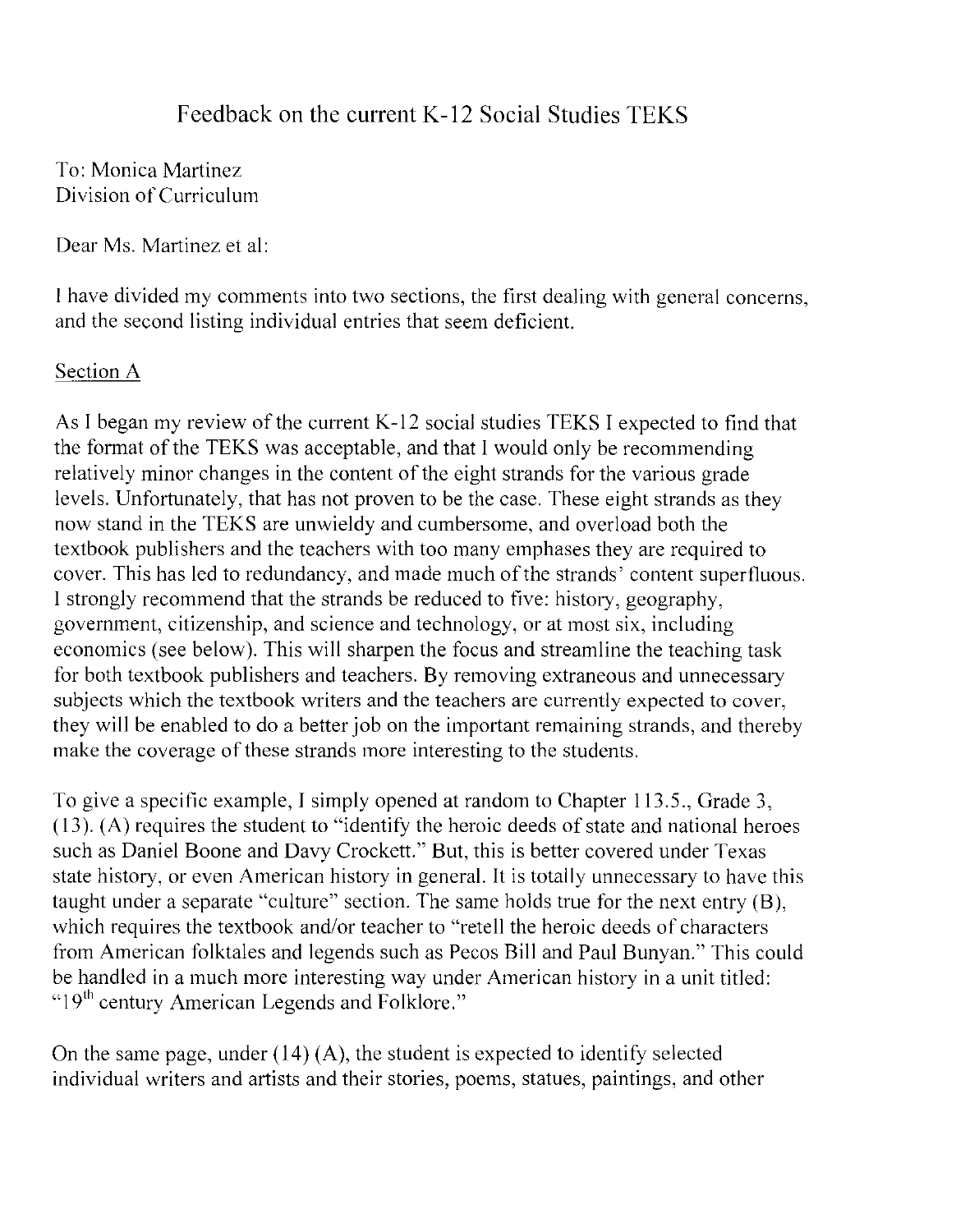examples of cultural heritage from communities around the world." This can be much better handled under geography, for it would add interest for the students to what could otherwise prove to be the boring task of learning the physical location of various countries.

A separate strand for culture is uncalled for and unnecessarily complicates the teaching task.

Additionally, the trend in American education has been to study American culture in comparison to other cultures around the world, which leads to the rejection of the idea that there is anything unique or exceptional about American civilization. Yet, various Texas state laws concerning education correctly call for a teaching emphasis on patriotism, citizenship, and the free-enterprise system. Fultilling these educational mandates in the State of Texas will require the students to learn *why* America is the greatest country in the world, and *why* they should be proud to be an American.

Again, when it comes to the strand entitled "science, technology, and society" the word "society" should be removed. What exactly does society mean in this context? If by that is meant that the impact of any particular technology on society needs to be taught, that seems to go without saying. Any competent textbook or teacher would make sure to include this, but to give it equal weight with science and technology creates overload and confusion for both textbook publishers and teachers.

The economics strand likewise seems to add unnecessarily to the textbook or teaching task. In Chapter 113.24., Grade 8, (13), Economics, (A) it says that "the student is expected to identify economic differences among different regions of the United States." This is better handled under geography. (B) requires the student to "explain reasons for the development of the plantation system, the growth of the slave trade, and the spread of slavery." This is an important segment of American history and should be taught under that heading. (C) expects the student to "analyze the causes and effects of economic differences among different regions of the United States at selected times in U.S. history." Again, the word "history" gives the clue as to where this should be covered. At the least, I would strongly urge that the economics strand be redone to focus primarily on teaching our children why the American free enterprise system is superior to all other economic systems. But, considering the compelling need to reduce the number of strands and sharpen their focus, I would recommend that economics not be a separate strand.

Finally, the social studies skills strand affords no direction whatsoever for the textbook publishers or the teachers. Take, for example, the entries in Chapter I 13. 24.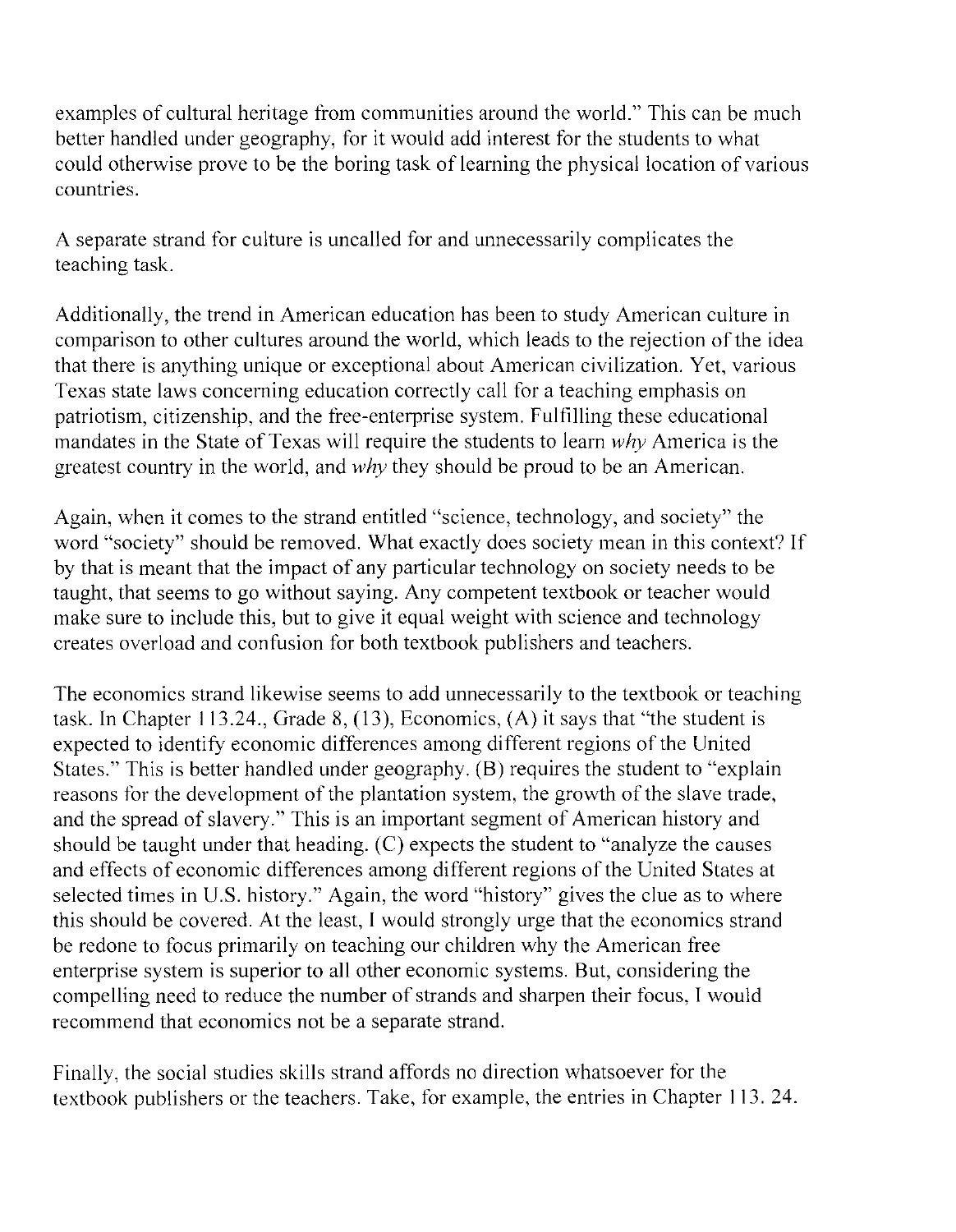Grade 8, (31). It says that "the student communicates in written, oral, and visual forms." [No kidding?]. "The student is expected to: (A) use social studies terminology correctly." [And just exactly, pray tell, what is "social studies terminology"?] (B) "use standard grammar, spelling, sentence structure, and punctuation." [That is usually covered under something called "English"]. (C) "transfer information from one medium to another...using computer software as appropriate" [these Jr. High students learned to do that 5 or 6 grades ago!]. (D) "create written, oral, and visual presentations of social studies information." [This is so vague as to be completely useless].

Having a separate social studies skills strand seems basically meaningless, for the general skills mentioned under this heading are simply obvious study and research skills that competent teachers should be inculcating in their students when they do history or geography units. Social studies skills are *methodology* issues, and have nothing to do with the educational *content* of history, geography, government, citizenship, and science and technology. Therefore, social studies skills should *not* be a separate strand.

Besides the formatting of the TEKS there are other important general concerns. Nowhere to be found throughout the document is there any mention of the *motivations*  of the discoverers, settlers, and founders of America. Reading through the TEKS as they are currently constituted could give the impression that history just "happens," that random impersonal forces control events. That is, of course, the false teaching of Marxism  $-$  i.e. that the "dictatorship of the proletariat" is inevitable. However, history is actually the results of decisions made by individual human beings – people make history. And their decisions and actions are a product of their belief systems, their worldview. Ideas shape history. There is always a context, a reason for the decisions made and the actions taken.

Studying history this way - telling the stories of real people and what motivated the decisions they made, and then what happened as a result of those decisions  $-$  gives the present-day student the exciting idea that he or she can influence the course of history. And *that* is one of the main things we are aiming at in the education of our children. We want them to reach young adulthood with the vision that they can be world changers!

Therefore, it is imperative that the textbooks and the teachers handle the teaching of history by considering the motivations of those who made American history. In our American situation it is indisputable that the motivational role of the Bible and the Christian faith was paramount in the settling of most of the original 13 colonies,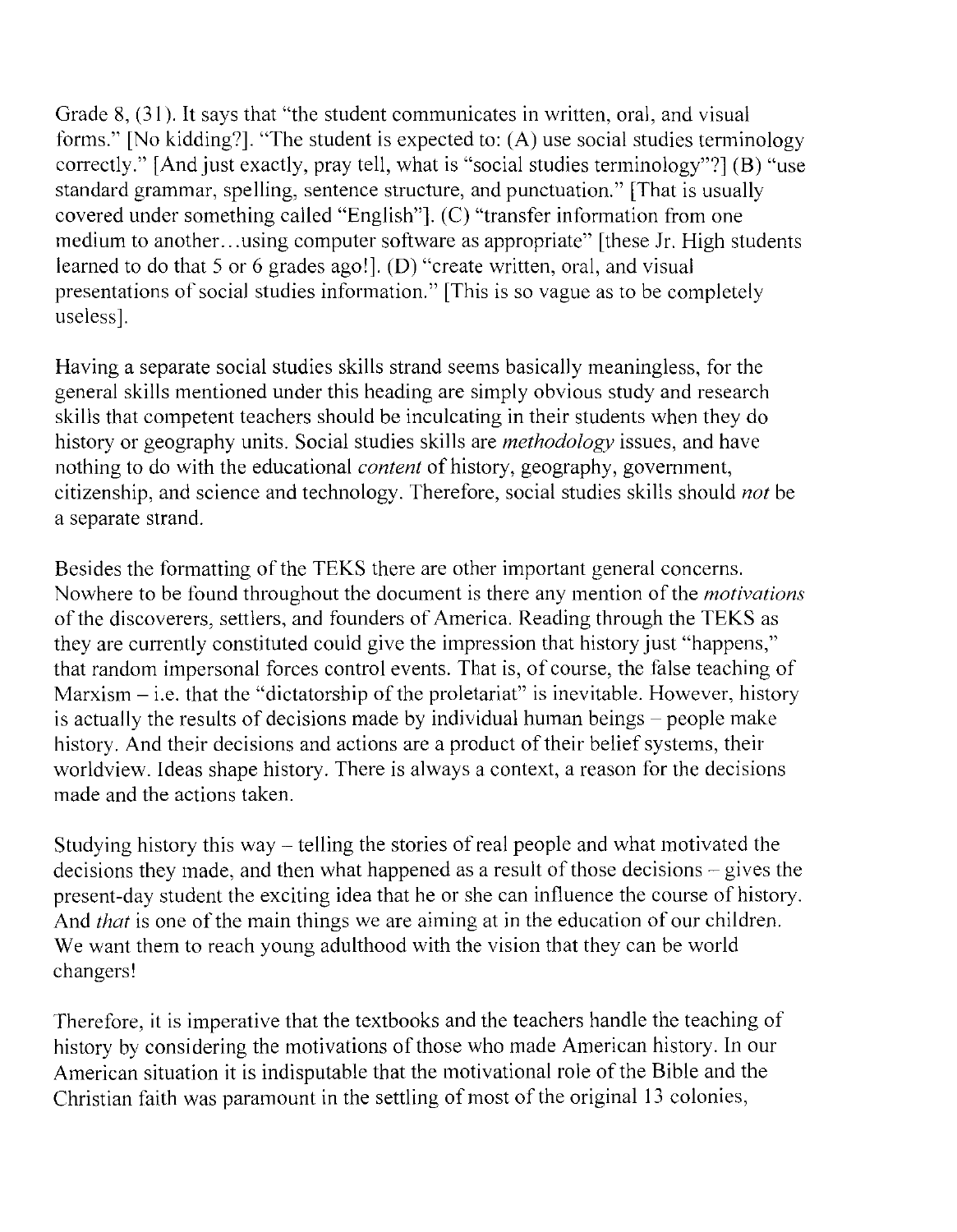notably Massachusetts, Connecticut, Rhode Island, New Hampshire, Pennsylvania, Delaware, Maryland, and Virginia. The settling of America was not "accidental" but purposeful. For example, the Pilgrims were motivated to risk their lives in coming to America because of their Christian faith, and their desire to propagate that faith in the American wilderness. Even small children need to understand that the Pilgrims were not just "people who liked to take long journeys in ships" (as one elementary history text puts it), but rather a group of people who believed in God and tried to live by the teachings of the Bible. Pilgrim Governor William Bradford made it clear that "they had a great hope and an inward zeal ... of laying some good foundation ... for the propagating and advancing of the Gospel of the Kingdom of Christ in those remote parts of the world." They were not refugees thrown up on the rocky shores of New England, but missionaries with a strong sense of call and purpose. They knew exactly what they were about.

When the New England Confederation was formed in 1643 between the Puritan colonies of New Haven, Connecticut, Plymouth, and Massachusetts Bay, they said "we all came into these parts with one and the same end and aim, namely, to advance the kingdom of our Lord Jesus Christ."

Additionally, William Penn noted that "The acquisition and government of the Colony (that bears his name today) was so to serve the truth and the people of the Lord, that an example may be set to the nations."

Similarly, the Founding Fathers were men who believed that government must be based on the God-given inalienable rights of life, liberty, and the pursuit of happiness that belong to all people. Without understanding their motivations, it is impossible to understand why they resisted the tyranny of Great Britain.

Countless other examples from colonial America may be adduced, but the point is that the discovery, settling, and founding of the colonies happened because of the Biblical worldviews of those involved. Only when this is taken into account can America's founding be properly understood. And, if the cause and effect relationship between people's worldview and their actions is made an integral element of the teaching of history, then the study of American history can become *inspirational* for our students in regard to the formation of their own lives, rather than simply *informational.* 

In the introduction to the social studies TEKS  $(2)$  says: "To support the teaching of the essential knowledge and skills, the use of a variety of rich material such as biographies; folktales, myths, and legends; and poetry, songs, and artworks is encouraged." There are several serious concerns here. First, because kindergarten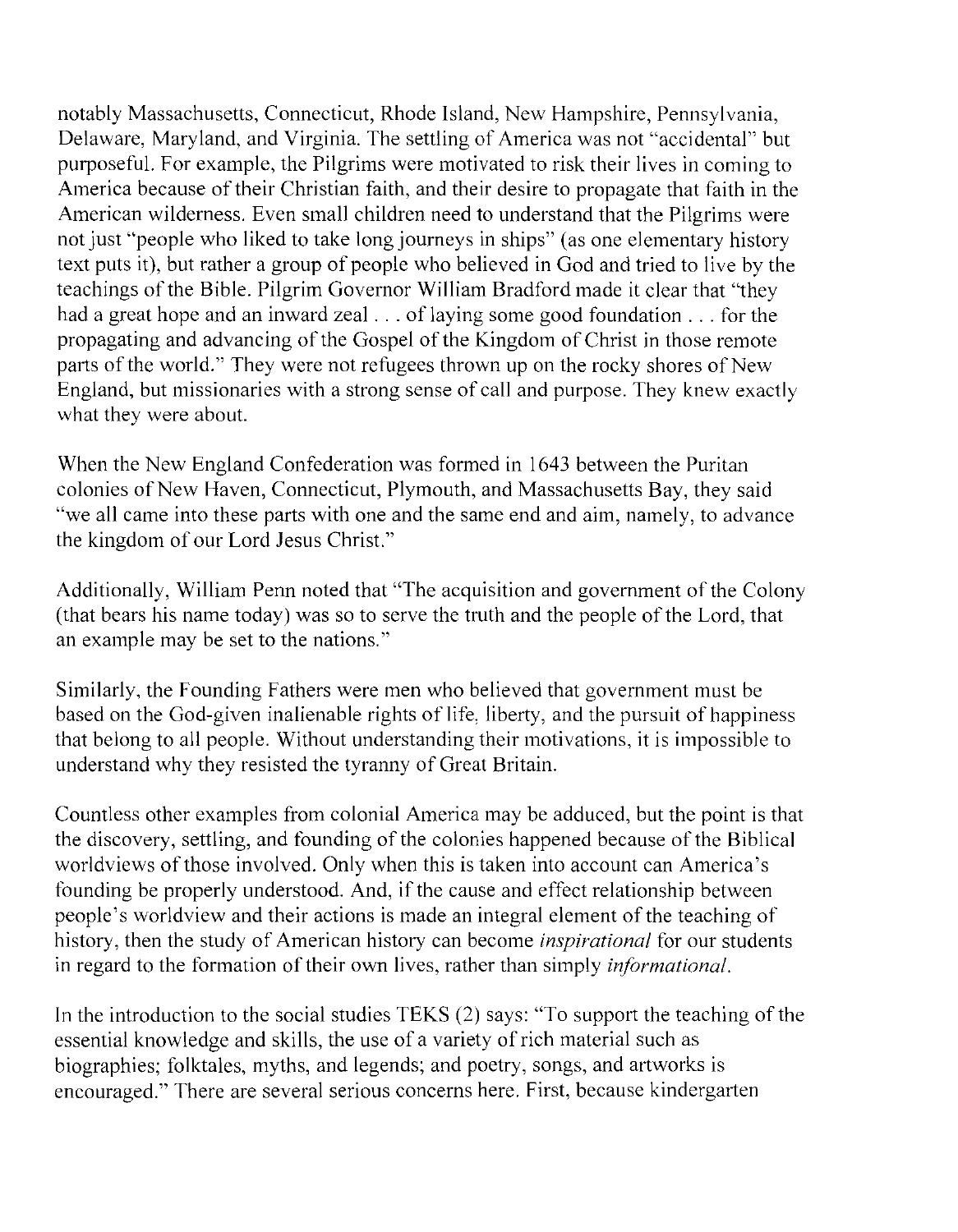children have a hard time distinguishing between factual stories and fantasies these kinds of myths, legends, fantasies and folk-tales should be avoided until they have sufficient maturity to understand the difference. However, because children of all ages love stories, and because the reading or hearing of true stories is the best way for students to learn history, the history strands should emphasize the importance of using narratives. Exciting and true stories from the lives of real Americans such as Paul Revere, John Paul Jones, Jeb Stuart, George Washington, William Bradford, Abigail Adams, Harriet Tubman, Dorothea Dix, Elizabeth Cady Stanton, and countless others should be utilized to teach biographical history.

History should never be taught as a continuous progression of names, dates, and places, and events, but rather as a narrative. What students at all grade levels will remember best is stories, so the facts of history should be interwoven with narratives. For the lower grade levels, the story would be the main element of the history lesson. **In** the upper grade levels, history would be examined more analytically, but the stories would still play an important role in the teaching. At any grade level, a good history teacher is a good storyteller.

Second, it is a matter of great concern that there is no mention here of the foundational documents of American history - particularly the Mayflower Compact, the Massachusetts Body of Liberties, the Declaration of Independence, the Articles of Confederation, the Constitution, and the Northwest Ordinance. And there are others that should be included. While the TEKS (2) quoted above may not have been intended to be an exhaustive list of supplementary materials, and while the some of the founding documents are mentioned briet1y elsewhere, the centrality of these foundational documents in our history should be taught to all students, even those in elementary school. Further, since study of these documents is mandated by Texas State law during Freedom Week, the introduction to each major section of the TEKS should explicitly name them and underscore the importance of their use in the classroom. **In** this way, even young students will learn that Americans believe in a government oflaws, and not one dictated by the whims and passions of men. This will, of course, begin to lay a proper foundation for their understanding of citizenship.

Concurrently, in learning how to study America's founding documents, subsequent amendments to the Constitution, Supreme Court cases, state papers, etc., students will also learn the skills of research that are unnecessarily currently dealt with in a separate strand. At the same time they are learning about these important documents they should also learn how to evaluate the differences between primary and secondary source documents, between private papers and public papers, and what weight to give each type of source when learning about American history.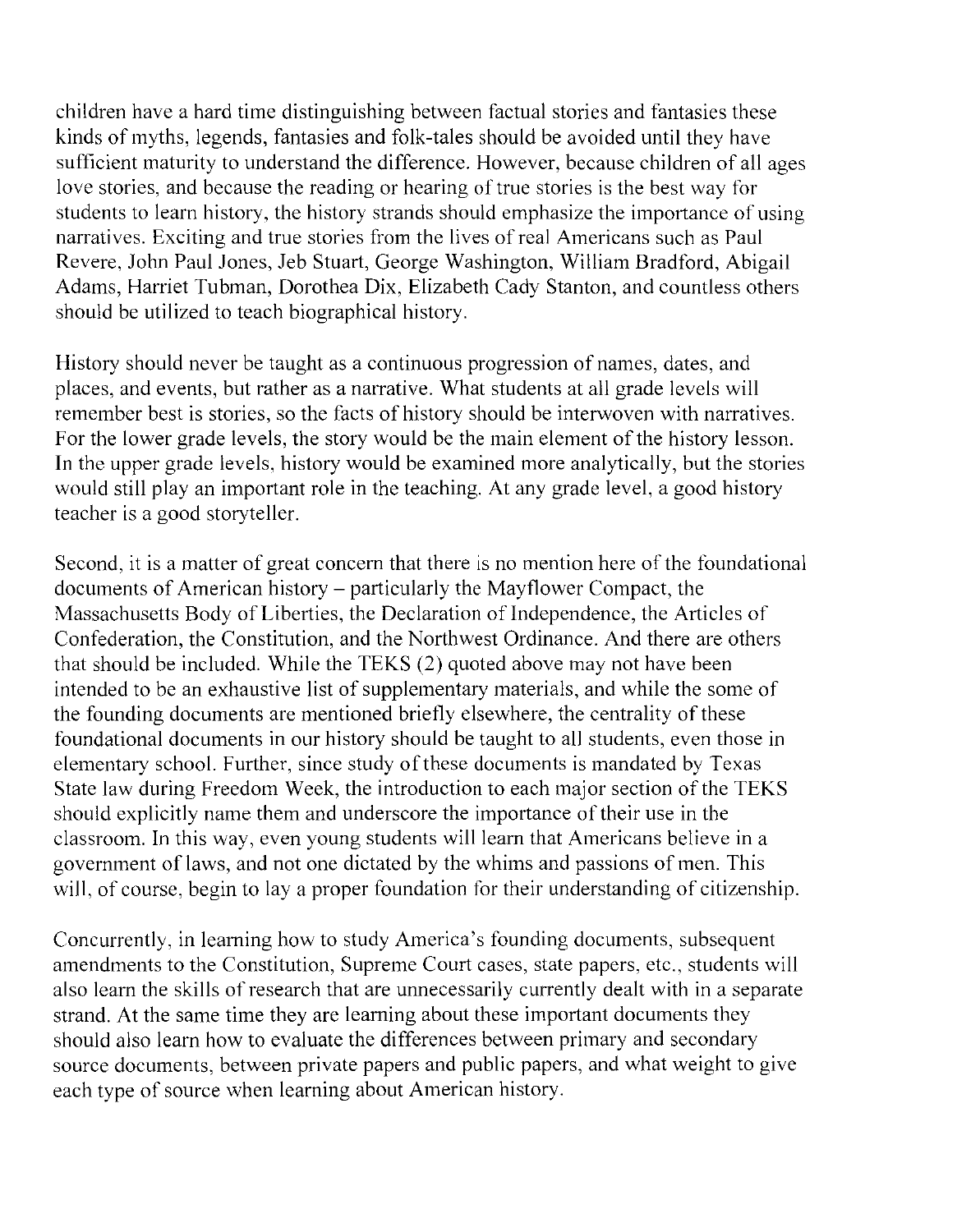At all levels of education, K-12, attention must be paid to the basic concepts that underlie the American tradition of constitutional law government. Further, it is impossible for students to understand American civilization if they do not learn the *sources* of those concepts. For example, the separation of powers in our Federal government is rooted in the Founding Fathers' clear understanding of the sinfulness of man. James Madison, one of the chief architects of the Constitution, studied under the Presbyterian minister president of the College of New Jersey, Dr. John Witherspoon. Witherspoon taught Madison that "all have sinned and fall short of the glory of God" and that the only human remedy for this is effective government, which has to be in a "mixed and balanced form." Under the tutelage of Dr. Witherspoon, Madison came to accept the Biblical teaching of the sinfulness of man, and quaintly expressed this belief in Federalist Paper # 51: "But what is government itself but the greatest of all reflections on human nature. If men were angels, no government would be necessary." Madison, Washington, Hamilton, Jay, Patrick Henry, Richard Henry Lee, Benjamin Rush, John Adams, Roger Sherman, Elias Boudinot, Samuel Adams, John Dickinson, Robert Treat Paine, Richard Stockton, James Wilson, William Patterson, and many other Founding Fathers believed that because of man's sinfulness, no one is to be entrusted with the absolute power of government. Hence, they rejected monarchy and gave us the separation of powers in our form of government.

Another foundational concept that reflects the Biblical influence on American government is the consent of the governed. To the last man, the Founding Fathers believed that no one has the right to govern another human being without that person's consent. As Lincoln said, that is "the sheet anchor of American government." Government by the consent of the governed found its earliest expression in our history in the Mayflower Compact of 1620, when the Pilgrim elders signed a one-page document that stated that they "freely covenanted together to form a civil body politic." But the roots of government by the consent of the governed can be traced all the way back to the Israelites in the Sinai wilderness under Moses. When he had read the laws of God to the people, they gave their consent to be governed by these laws (Exodus 24:3, 7).

In point of fact, American history cannot be understood without appreciating the importance of the word "covenant." From the earliest days of New England, the settlers were concerned to live up to the tenets of their Christian faith, which required them to "love their neighbors as themselves." Herein lay the only hope for a just society, for if we are not concerned for the welfare of our neighbors, justice is not possible. **In** fact, we make a mockery of the word justice if there is no civic concern, no commitment to care for others. Our second President, John Adams, in an address to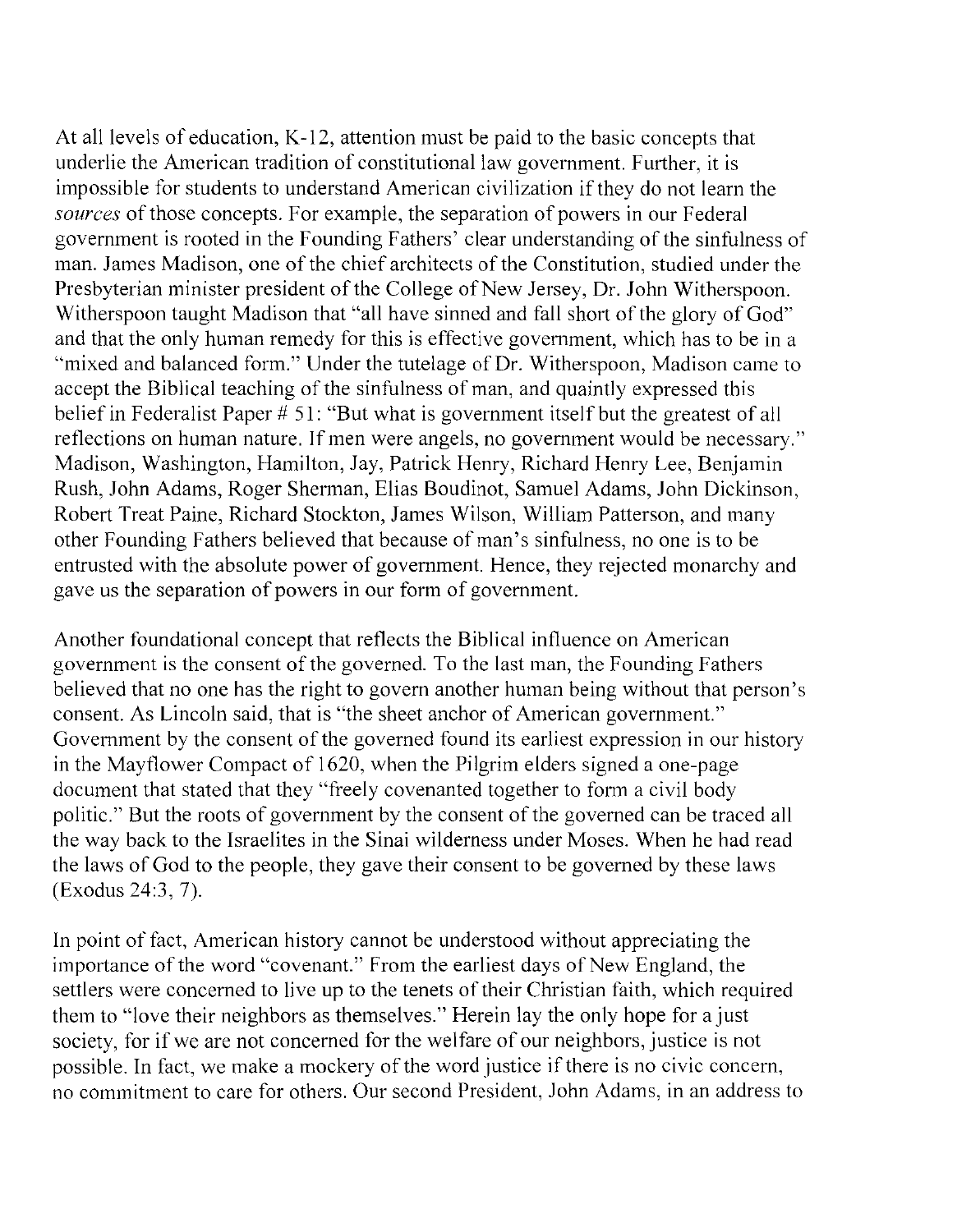the Massachusetts militia in 1798, said "Our Constitution was made only for a moral and religious people. It is wholly inadequate to the government of any other." In order for the Constitution to "work," then, we must be civic-minded  $-$  we must care for the rights and welfare of others. The Founding Fathers' Biblical worldview taught them that human beings were by nature self-centered, so they believed that the supernatural influence of the Spirit of God was needed to free us from ourselves so that we can care for our neighbors. That is what Adams means when he says that the Constitution can only work for a moral and religious people.

In light of the overwhelming historical evidence of the influence of the Christian faith in the founding of America, it is simply not up to acceptable academic standards that throughout the social studies TEKS I could find only one reference to the role of religion in America's past.

It is interesting to note that the Founding Fathers thought that both religion and the morality formed by religious faith were absolutely necessary for the success of republican government. And they never mentioned the one without the other  $-$  they were always coupled: religion and morality, morality and religion. The most famous expression of this belief was George Washington's 1796 Farewell Address, in which he stated: "Of all the dispositions and habits which lead to political prosperity, religion and morality are indispensable supports ... And let us with caution indulge the supposition, that morality can be maintained without religion ... Reason and experience both forbid us to expect that national morality can prevail in exclusion of religious principle." Twenty years earlier John Adams had put it even more succinctly in a letter: "Statesmen, my dear Sir, may plan and speculate for liberty, but it is religion and morality alone, which can establish the principles upon which freedom can securely stand. The only foundation of a free constitution is pure virtue."

Students should be expected to identify these foundational principles, and be familiar with their origins, in order to gain a proper understanding of American government and history.

## Section **B**

I would also like to call attention to specific TEKS entries that seem deficient and should be rewritten. Unfortunately, many of the ones concerning history seem to be compiled by someone more concerned to be "politically correct" than to accurately portray American history. Out of many that could be listed, here is a sampling: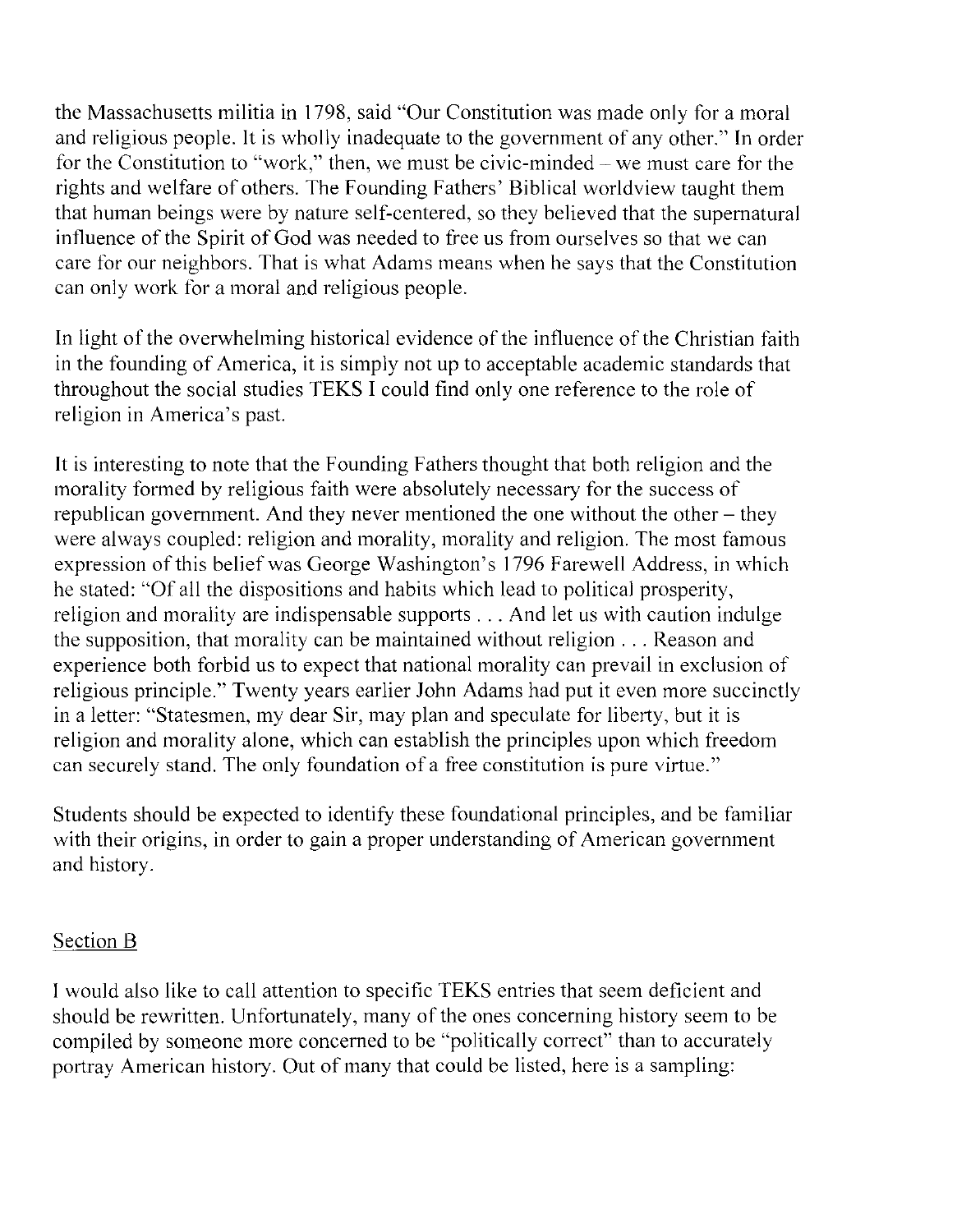\* 113.2 Kindergarten. (11) Culture. The student is expected to (B) "identify differences among people." This is precisely the kind of thing that can be better covered under geography.

\* 113.3 Grade 1. (4) History. The student is expected to CA) "identify contributions of historical figures such as Henrietta King and Thurgood Marshall who have influenced," etc. These two selections are not strong enough examples in light of the multiplicity of persons who have impacted American history. Harriet Tubman and Sam Houston would be better choices, and there are hundreds of others.

\* 113.3 Grade 2. (4) History. Again, in regard to (B) Amelia Earhart was an aviator, and not particularly an example of "inventiveness." People like Cyrus McCormick and Alexander Graham Bell would be better choices.

\* 113.3 Grade 2. (11) Government. The student is expected to: "identify some governmental services in the community such as libraries, schools, and parks," etc., etc. These examples are not as good as: the fire and rescue department, the police, and school buses.

\* 113.3 Grade 2. (14) Citizenship. (C) "Explain how selected customs, symbols, and celebrations reflect an American love of individualism, inventiveness, and freedom." It would be far better to have this read: "Explain how selected customs, symbols, and celebrations reflect American beliefs and values such as freedom, love of country, and respect for the law."

\* 113.3 Grade 3. (2) History. (A). "Identify reasons people have formed communities, including a need for security, law, and material well-being." This is not history  $-$  this is sociology, and should not be in a history unit.

\* 113.7 Grade 5. (b) (1) History. (B) "describe the accomplishments of significant colonial leaders such as Anne Hutchinson, William Penn, John Smith, and Roger Williams." Anne Hutchinson does not belong in the company of these eminent gentlemen. She was certainly not a significant colonial leader, and didn't accomplish anything except getting herself exiled from the Massachusetts Bay Colony for making trouble.

\* 113.7 Grade 5 (19) Citizenship (C). "Identify significant individuals such as Cesar Chavez and Benjamin Franklin who modeled active participation in the democratic process." To have Cesar Chavez listed next to Ben Franklin is ludicrous. Chavez is